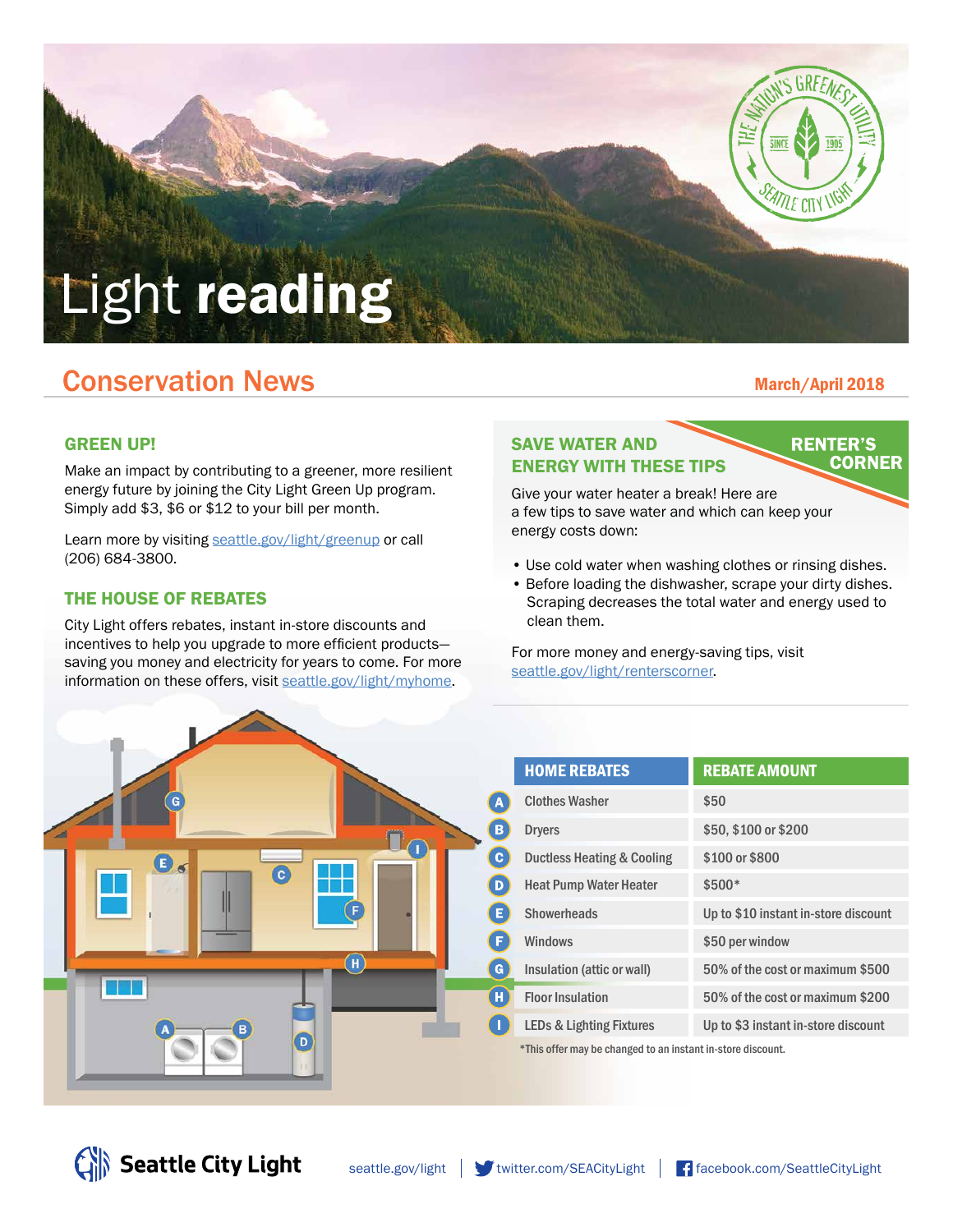

#### 2017 PERFORMANCE: OUR REPORT CARD

Seattle City Light's performance benchmarks show how we did reaching our goals for 2017. We pledge continued improvement in 2018 and beyond.

| <b>2016 GOAL</b>                                                                                                                 | <b>BENCHMARK</b> | <b>PERFORMANCE</b> |
|----------------------------------------------------------------------------------------------------------------------------------|------------------|--------------------|
| Percent of calls answered within<br>60 seconds (Call Center managed by<br><b>Seattle Public Utilities)</b>                       | 80%              | 73%                |
| Frequency of unplanned outages<br>(trees in lines, equipment failure, etc.)<br>in minutes, per year, per customer                | 0.73             | 0.39               |
| Length of unplanned outages in minutes<br>per customer, per year                                                                 | 63.4             | 64.5               |
| Number of inquiries per 1,000 customers                                                                                          | $\overline{4}$   | 3                  |
| Percent of bill errors                                                                                                           | 2%               | 2%                 |
| Number of days it takes to perform standard<br>residential/small commercial electrical<br>connections that require field service | 40               | 30                 |
| Streetlight repair, response within<br>10 working days                                                                           | 90%              | 95.3%              |
| Customer conservation savings for all<br>customer groups (average megawatts)                                                     | 14               | 15.43              |
| Reduce/offset green-house gas emissions                                                                                          | 100%             | 100%               |
| Tree trimming near power lines to<br>improve reliability (in miles)                                                              | 480              | 417.32             |



#### SAFETY TIP

*"Being prepared for any emergency is as simple as planning ahead. Start by thinking about your daily activities, the people you care for or who rely on you and how a disaster would change the way you get things done. If someone in your family relies on special equipment or medications make sure your plan includes how to make sure those special needs are covered. Visit City of Seattle's emergency page at [seattle.gov/emergency](http://www.seattle.gov/emergency) to learn how to plan for your safety and needs, along with those of your family and pets."*

-Jerry Koenig, Emergency Manager

#### IN YOUR NEIGHBORHOOD CITY LIGHT @ WORK

#### Crews are in these neighborhoods, working to provide reliable service:

- Blue Ridge/North Beach: installing underground conduits to improve electrical service and allow for shorter restoration times;
- South Lake Union/Denny Triangle: installing underground vaults and duct banks in advance of the new substation;
- Pioneer Square (South King Street at Alaskan Way South): relocating transmission lines in preparation for demolition of the Alaskan Way Viaduct;
- Mt. Baker: Upgrading overhead utility poles in support of Sound Transit's planned East Link Extension.
- Roy Street Loop (SE of Lake Union): Improving reliability by connecting customers with the underground network system;
- South of Downtown (SODO): Installing underground duct banks to upgrade aging electrical infrastructure.

This is a partial list. For details go to [seattle.gov/light/atwork](http://www.seattle.gov/light/atwork) and click on an orange cone to learn about individual projects.

# **SKAGIT**

#### RESERVATIONS OPENING SOON!

Come explore the beauty and adventure that the Skagit River has to offer. Join us as we celebrate 90 years of Skagit Tours and North Cascades National Park's 50th anniversary. Reservations for this summer's Skagit Tours open in March, so get your tickets early. For more information visit [SkagitTours.com.](http://www.skagittours.com)

Seattle City Light 700 Fifth Avenue, Suite 2822 PO Box 34023 Seattle, WA 98124-4023 [seattle.gov/light](http://www.seattle.gov/light)

Questions, comments or suggestions? Call (206) 684-3000. Editor: Nathan MacDonald, nathan.macdonald@seattle.gov

**PRINTED ON RECYCLED PAPER** 

Newsletter available in Spanish, Vietnamese, Chinese, Somali, Tagalog and Korean online or call (206) 684-3000.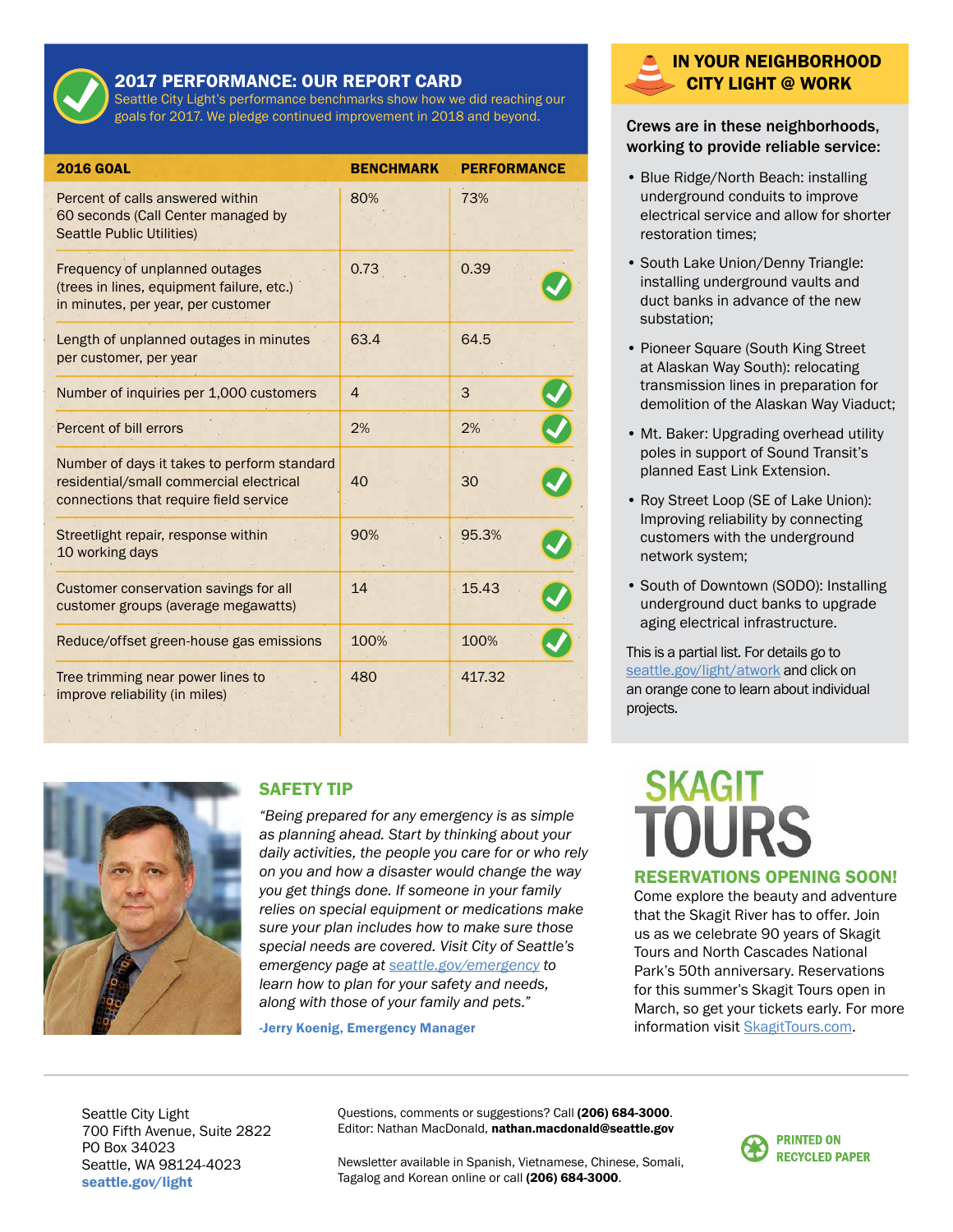# **IT ALL** ADDSUP

### Know what your energy use is costing you

How does your energy use affect your bill? Well, it's like grocery shopping. You decide what's in your cart. Each item may be just a few dollars, but put them all in your cart and IT ALL ADDS UP!



**[seattle.gov/light/Adds-Up](http://www.seattle.gov/light/Adds-Up)**